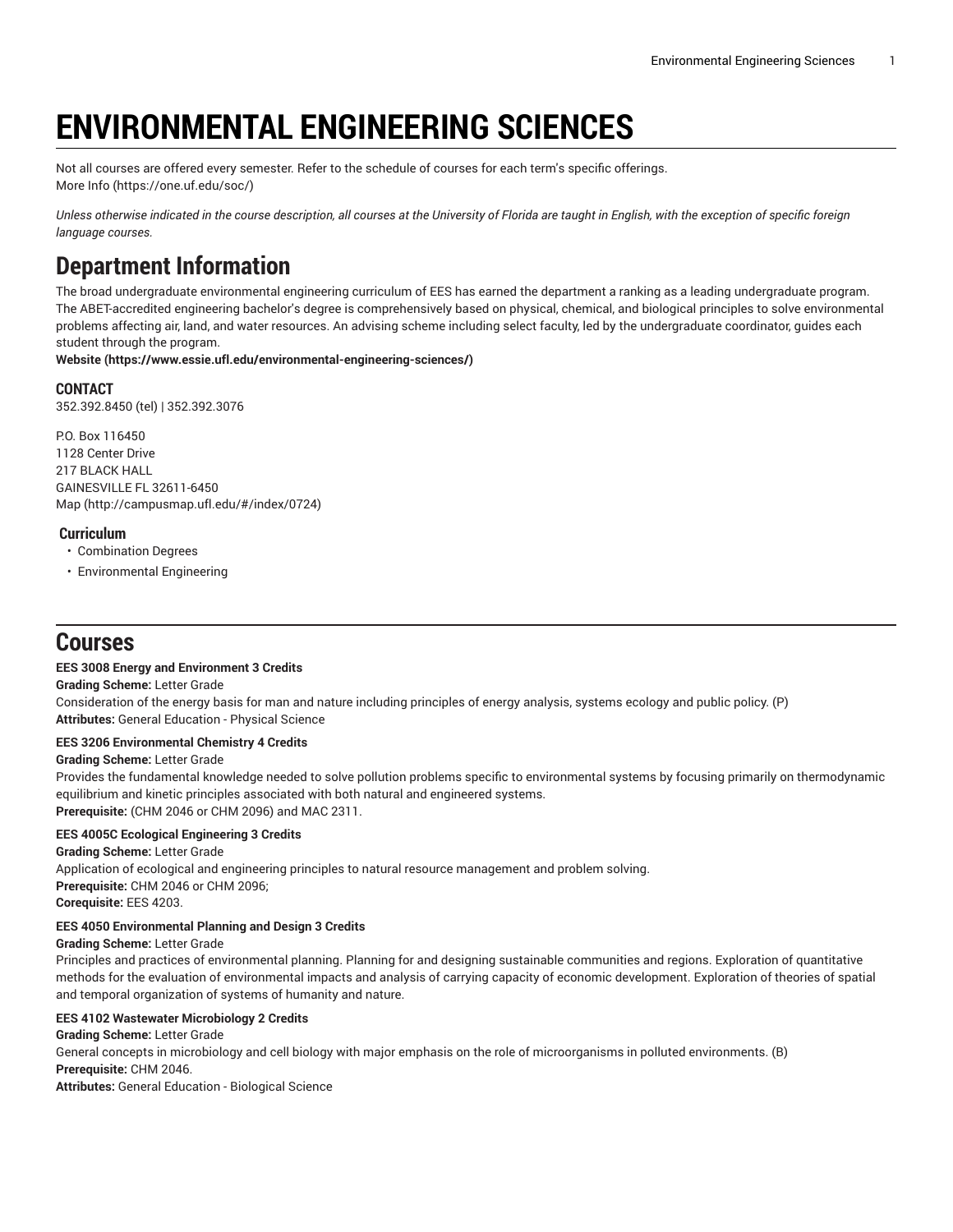# **EES 4201 Water Chemistry 3 Credits**

# **Grading Scheme:** Letter Grade

Kinetics and equilibrium of aqueous chemistry including acid-base, complexation, precipitation and redox equilibria. (P) **Prerequisite:** CHM 2046 or CHM 2096 and MAC 2311 or MAC 2233. **Attributes:** General Education - Physical Science

### **EES 4203 Phase Partitioning in the Environment 4 Credits**

#### **Grading Scheme:** Letter Grade

A study of the fate of organic pollutants in the environment through application of principles of organic chemistry and chemical thermodynamics, including phase partitioning between environmental media. **Prerequisite:** CHM 2046 or CHM 2096.

# **EES 4316 Industrial Ecology 3 Credits**

# **Grading Scheme:** Letter Grade

Linkage of industrial activity with environmental and social sciences. Corporate environmental management and environmental ethics. Resources, laws and economics. Environmental account. Industrial products and processes and life cycle assessments. Case studies of corporate environmental policies.

# **EES 4401 Public Health Engineering 3 Credits**

#### **Grading Scheme:** Letter Grade

Application of engineering principles to protect public health. Areas covered include water supply, waste treatment, air pollution, radiological health, occupational health, milk and food sanitation, vector control, solid wastes, and housing hygiene. (P) **Attributes:** General Education - Physical Science

# **EGN 4912 Engineering Directed Independent Research 0-3 Credits**

**Grading Scheme:** S/U

Provides firsthand, supervised research with a faculty advisor or postdoctoral or graduate student mentor. Projects may involve inquiry, design, investigation, scholarship, discovery or application. (S-U)

#### **EGS 1005 Prep for Success 1-4 Credits**

#### **Grading Scheme:** S/U

Freshman success course that includes academic preparation in calculus, chemistry, student success and technical communications. (S-U) **Prerequisite:** EG student.

#### **EMA 4535 Sustainable Nanotechnology 3 Credits**

### **Grading Scheme:** Letter Grade

Increase in production and use of engineered nanomaterials (ENMs) raises concerns on their potential impacts on the environment and human health. The sustainable development of nanotechnology requires knowledge of life cycle and environmental fate/implications of ENMs. Focuses on linkages between ENMs properties and environmental implications.

**Prerequisite:** CHM 2046 or CHM 2047 or CHM 2096.

# **ENV 2003 Introduction to Environmental Engineering 1 Credit**

#### **Grading Scheme:** S/U

Introduction to topics in environmental engineering, including water and air quality, sustainable materials management, and ecosystems. **Prerequisite:** Environmental Engineering Sciences major.

# **ENV 3000 Core 2: Fundamentals of Environmental Engineering 4 Credits**

#### **Grading Scheme:** Letter Grade

Fundamentals of environmental engineering, including water, air, materials, and ecological resources. Environmental laws and regulations that motivate environmental engineering practice. Theoretical approaches for quantifying fundamental environmental processes, interactions, impact, and risks. Build knowledge and relevant skills in topics that bridge disciplines, including statistics, thermodynamics, microbiology, and organic chemistry. **Prerequisite:** ENV 3001.

#### **ENV 3001 Core 1: Introduction to Environmental Systems 4 Credits**

#### **Grading Scheme:** Letter Grade

Introducing environmental systems, including water, air, materials, and ecological resources with motivating case studies across topics and fundamental definitions, laws, and theories in environmental engineering sciences. Build a knowledge base and relevant skills in topics that bridge disciplines, including statistics, thermodynamics, microbiology, and organic chemistry. **Prerequisite:** PHY 2048 and CHM 2046 and MAC 2312.

#### **ENV 3040C Computational Methods in Environmental Engineering 3 Credits**

#### **Grading Scheme:** Letter Grade

Numerical modeling techniques and their application to environmental engineering. Use of personal computers and spreadsheets to solve numerical models. Solution techniques include numerical methods and their implementation using R. **Prerequisite:** MAC 2313;

**Corequisite:** MAP 2302.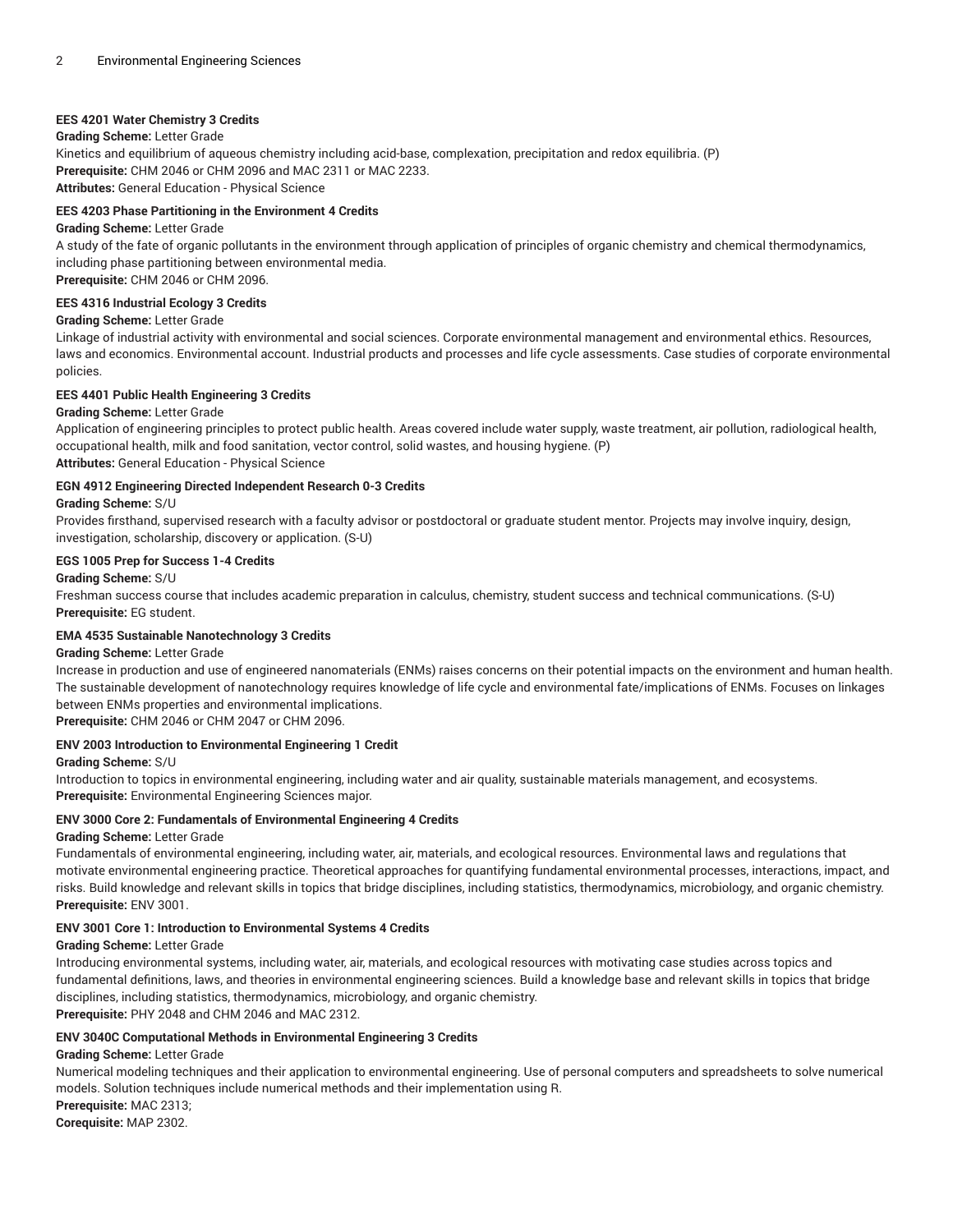#### **ENV 3930 Environmental Engineering Ethics Seminar 1 Credit**

#### **Grading Scheme:** Letter Grade

Intended for undergraduates majoring in environmental engineering. Lectures and discussion on ethics topics in environmental engineering sciences. (H)

**Attributes:** General Education - Humanities

#### **ENV 4009 Core 5: Environmental Engineering Practice 4 Credits**

#### **Grading Scheme:** Letter Grade

Utilize fundamental and applied concepts in environmental engineering practice, including applications of ecological engineering, air pollution control, waste facilities design, and advanced water treatment processes. Build a knowledge base and relevant skills in topics that bridge disciplines, including statistics, thermodynamics, microbiology, and organic chemistry.

**Prerequisite:** ENV 4454.

#### **ENV 4041C Environmental Analysis 3 Credits**

#### **Grading Scheme:** Letter Grade

Theory and laboratory techniques for the analysis of air and water pollutants and basic concepts of ecosystems structure and analysis. **Prerequisite:** (CHM 2046 or CHM 2096) and (STA 3032 or STA 2023).

#### **ENV 4101 Elements of Atmospheric Pollution 3 Credits**

#### **Grading Scheme:** Letter Grade

Sources, effects and regulation of air pollutants. Meteorology and dispersion of pollutants. Sampling and analysis of gaseous and particulate air pollutants. Photochemical air pollution and mobile sources. (P) **Prerequisite:** EES 4203 and PHY 2049.

**Attributes:** General Education - Physical Science

#### **ENV 4121 Air Pollution Control Design 3 Credits**

### **Grading Scheme:** Letter Grade

Principles of particulate and gaseous emission control; design and operation of particulate and gas control equipment to meet federal emission standards.

**Prerequisite:** ENV 4101.

# **ENV 4300 Solid Waste Containment Design 3 Credits**

#### **Grading Scheme:** Letter Grade

Design fundamentals of solid and hazardous waste landfills, waste piles, monofills and surface impoundments. Regulations, site requirements, sizing, liner design, leachate and gas management system design, operations and closure.

**Prerequisite:** ENV 4351;

**Corequisite:** ENV 4561 or CWR 4202.

#### **ENV 4351 Solid and Hazardous Waste Management 4 Credits**

#### **Grading Scheme:** Letter Grade

Generation of solid and hazardous wastes. Collection, methods, equipment, costs and disposal. Rules, regulations and management systems for proper control of solid and hazardous wastes. Evaluation of engineering systems to minimize costs and regulatory problems. (P) **Prerequisite:** EES 4201.

**Attributes:** General Education - Physical Science

#### **ENV 4353 Solid Waste Systems Design 3 Credits**

#### **Grading Scheme:** Letter Grade

A capstone design experience focusing on the design of solid waste management systems such as landfills, waste-to-energy facilities, compost operations, recycling facilities and hazardous waste treatment/storage/disposal facilities.

**Prerequisite:** ENV 4351.

# **ENV 4405 Nutrient Control and Water Reuse 3 Credits**

### **Grading Scheme:** Letter Grade

Biological and physicochemical processes for advanced treatment of municipal wastewater. Reuse guidelines and applications.

#### **ENV 4411 Stormwater Control Systems 3 Credits**

#### **Grading Scheme:** Letter Grade

Chemical, physical, biological and hydrologic aspects of rainfall runoff and control through unit operations and processes (UOPs). Stormwater physical and chemical loads. Interactions between hydrologic processes, water chemistry, sediment transport, infrastructure materials and UOPs for treatment and reuse.

**Prerequisite:** EES 4201 or instructor permission.

#### **ENV 4430 Water Treatment Process Design 3 Credits**

#### **Grading Scheme:** Letter Grade

Design of selected water treatment processes including disinfection, air stripping, adsorption, ion exchange and membrane processes. **Prerequisite:** ENV 4514C and EES 4201.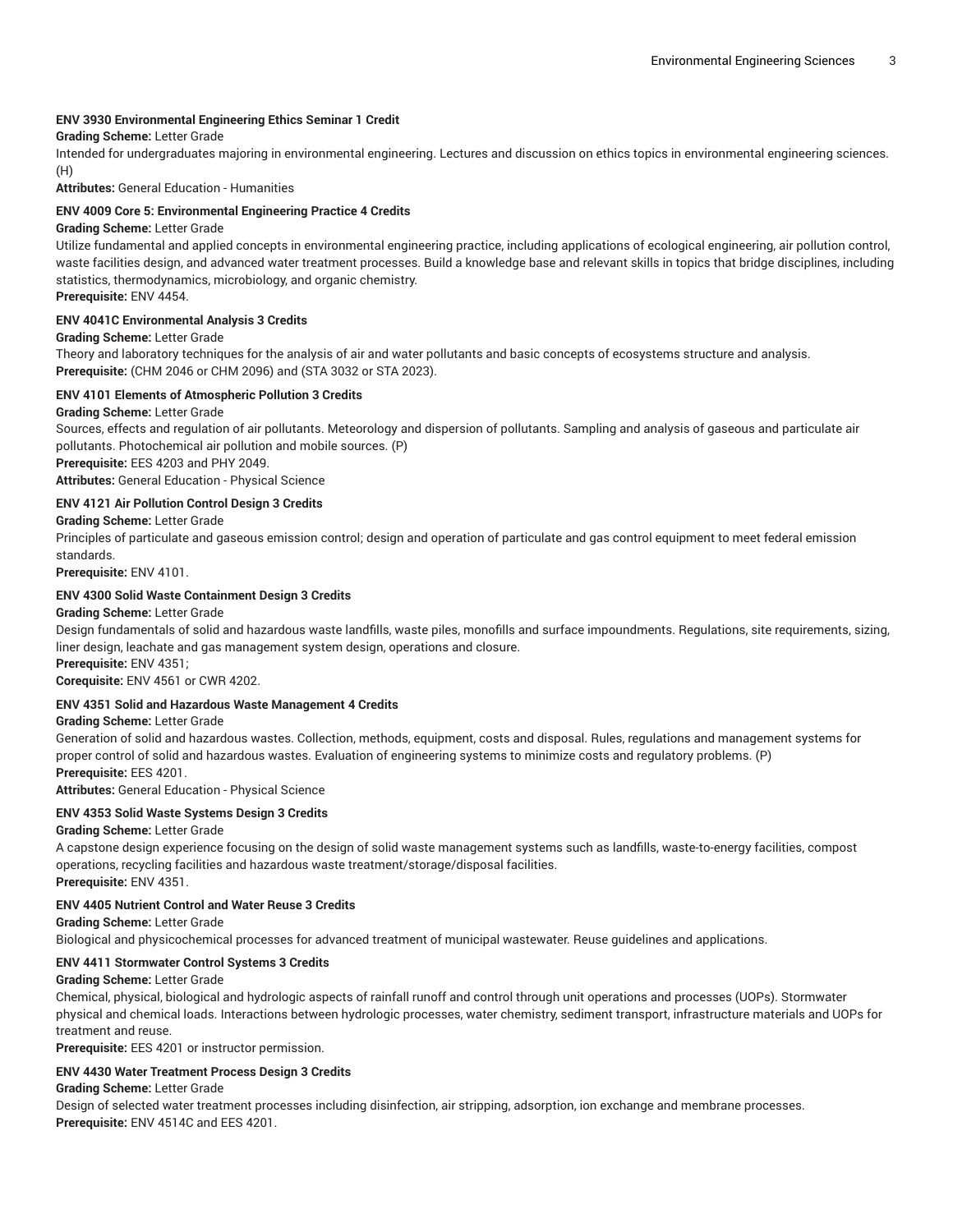# **ENV 4432 Potable Water System Design 3 Credits**

#### **Grading Scheme:** Letter Grade

Design of conventional water treatment operations, including reactor design, coagulation, flocculation, mixing, sedimentation, filtration, softening, disinfection and sludge management.

**Prerequisite:** EES 4201 and ENV 4514C.

### **ENV 4453 Core 3: Processes in Environmental Engineering 4 Credits**

#### **Grading Scheme:** Letter Grade

Theoretical and applied knowledge in environmental engineering processes across the air, water, and solid phases. Quantitative tools for describing materials and energy flows and transformations. Build a knowledge base and relevant skills in topics that bridge disciplines, including statistics, thermodynamics, microbiology, and organic chemistry.

**Prerequisite:** ENV 3002.

#### **ENV 4454 Core 4: Environmental Engineering Applications 4 Credits**

# **Grading Scheme:** Letter Grade

Application of fundamental concepts and laws to design, assess, and predict outcomes in environmental engineering systems handling water, air, materials, and ecosystems. Build a knowledge base and relevant skills in topics that bridge disciplines, including statistics, thermodynamics, microbiology, and organic chemistry.

**Prerequisite:** ENV 4453.

# **ENV 4501 Environmental Hydrology 1 3 Credits**

**Grading Scheme:** Letter Grade

Surface and atmospheric hydrology. Hydrologic processes controlling streamflow events. Practical application to stormwater management. **Prerequisite:** ENV 3040C and (STA 3032 or STA 2023) and (CWR 3201 or EGN 3353C).

# **ENV 4506 Environmental Hydrology 2 3 Credits**

# **Grading Scheme:** Letter Grade

Subsurface hydrology. Properties of porous media governing flow and chemical transport in the subsurface. Environmental site evaluation methods. **Prerequisite:** ENV 3040C and (CWR 3201 or EGN 3353C).

# **ENV 4514C Water and Wastewater Treatment 3 Credits**

**Grading Scheme:** Letter Grade Design of water and wastewater treatment units.

# **ENV 4532 Wastewater System Design 3 Credits**

**Grading Scheme:** Letter Grade

Detailed design and layout of gravity wastewater collection systems, pumping facilities, force mains, and a wastewater treatment plant. Emphasis on the preparation of design drawings and estimating costs.

**Prerequisite:** ENV 4514C;

**Corequisite:** ENV 4561 or CWR 4202.

# **ENV 4545 Environmental Hydrology 4 Credits**

# **Grading Scheme:** Letter Grade

Atmospheric, surface, subsurface hydrology and interactions as part of the water cycle. Properties of natural and anthropogenic surfaces and porous media governing flow and transport.

**Prerequisite:** (ENV 3040C or CGN 3421) and (CWR 3201 or EGN 3353C).

# **ENV 4601 Environmental Resources Management 2 Credits**

**Grading Scheme:** Letter Grade

Theory and application of engineering economics and systems analysis to the design of environmental management systems. **Prerequisite:** ENV 3040C.

# **ENV 4892 Environmental Engineering Design 1 3 Credits**

**Grading Scheme:** Letter Grade

First semester of a two-semester capstone design experience where environmental engineering seniors work in teams on an actual project. Projects encourage creativity, innovation, curiosity, and educational foundation to solve complex real-world problems. **Prerequisite:** ENV 4453.

# **ENV 4893 Environmental Engineering Design 2 3 Credits**

#### **Grading Scheme:** Letter Grade

Second semester of the capstone design experience where environmental engineering seniors work in teams on an actual project. Projects encourage creativity, innovation, curiosity, and educational foundation to solve complex real-world problems. **Prerequisite:** ENV 4892.

# **ENV 4905 Individual Studies in Environmental Engineering Sciences 1-4 Credits**

#### **Grading Scheme:** Letter Grade

Selected problems or projects in the student's major field of study.